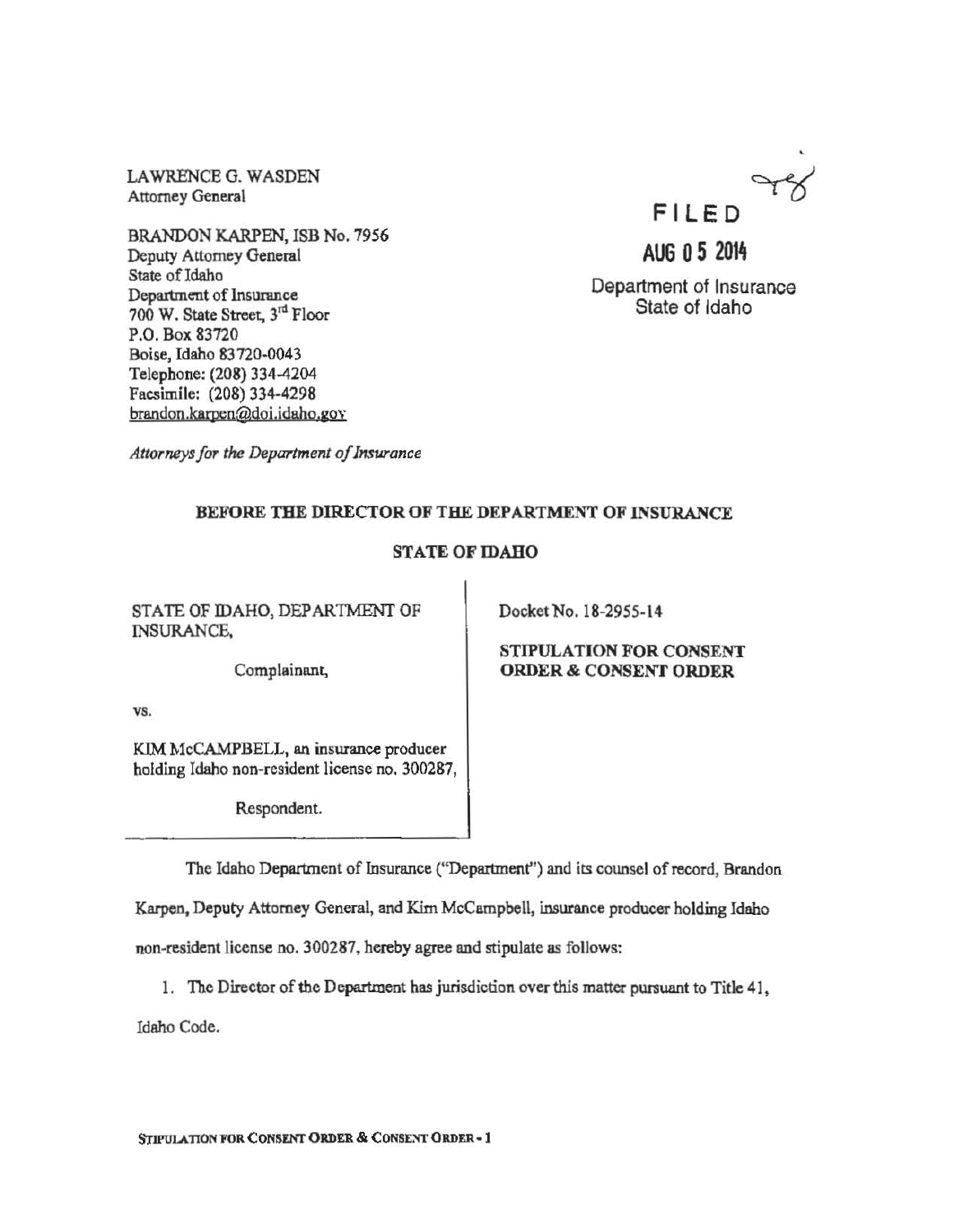2. On April 20, 1994, McCampbell entered into a Consent Agreement with the Montana Department of Insurmce as a named party in an administrative hearing regarding McCampbell's Montana insurance license.

3. On May 18, 1994, McCampbell pled guilty to deceptive practices, a felony, in the state of Montana.

4. Since that time, McCampbell has had no reportable events against his insurance license.

5. In October 2008, McCampbell applied to the Department for a non-resident producer license.

6. As part of the October 2008 application process, McCampbell was asked on his license application, question 1, if he "[had] been convicted of a crime, had a judgment withheld or deferred, or are ... currently charged with committing a felony." McCampbell responded "no."

7. On the October 2008 application, McCampbell was also asked in question 5, "[a]re you currently a party to, or have been found liable in any lawsuit or arbitration proceeding involving allegations of fraud misappropriation or conversation of funds, misrepresentation or breach of fiduciary duty." McCampbell responded "no."

8. On June 4, 2014, McCampbell applied to the Department to convert his non-resident license to a resident license.

9. McCampbell was asked on his June 4, 2014 license application, question lb, ifhe "[had] been convicted of a felony, had a judgment withheld or deferred, or are you currently charged with committing a felony." McCampbell responded "no."

10. On the June 4, 2014, application, McCampbell was asked in question 2, "have you ever been named or involved as a party in an administrative proceeding, including flNRA sanction or arbitration proceeding regarding any professional or occupational license or registration."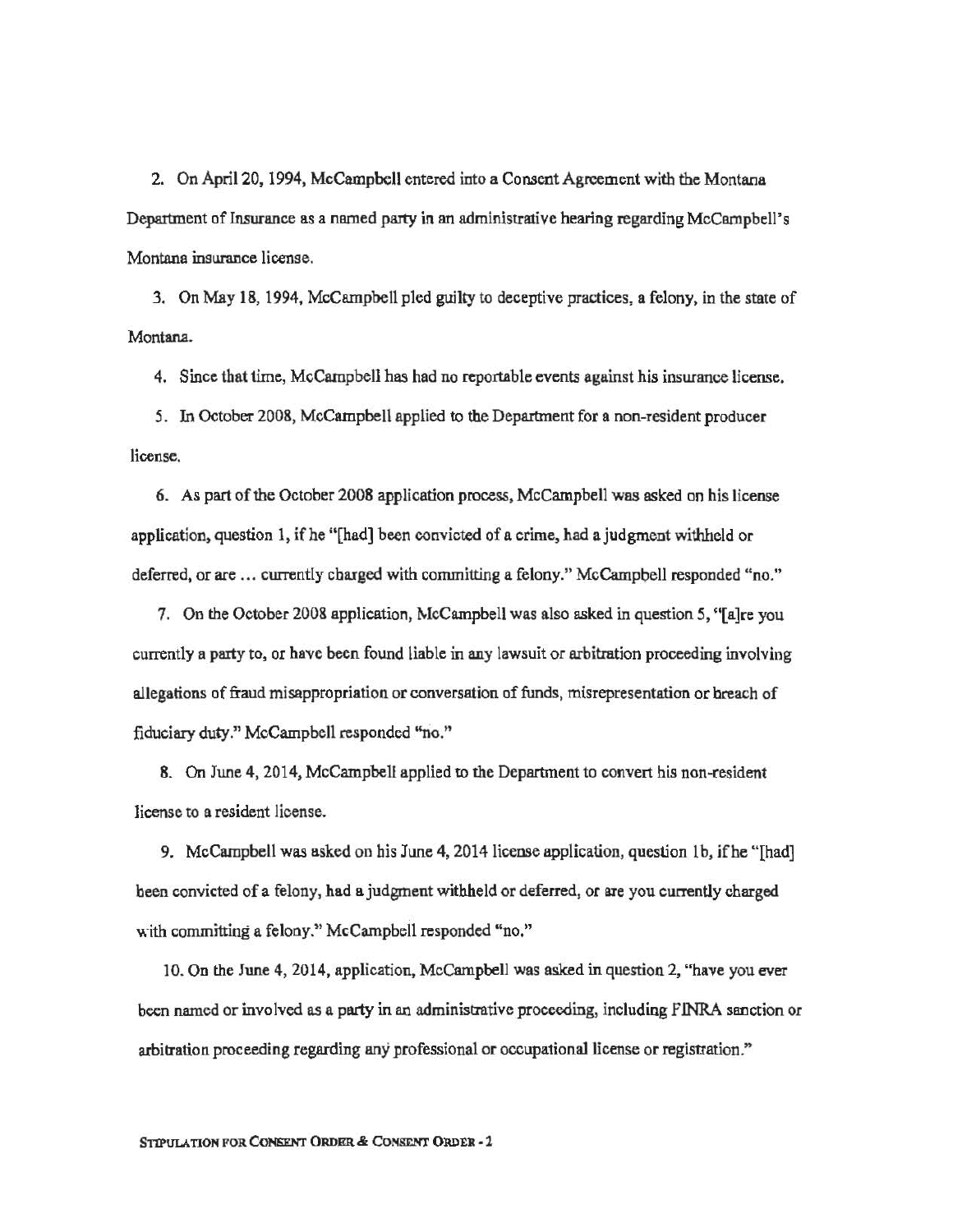McCampbell again responded "no."

11. On June *5,* 2014, the Department discovered McCampbell's unreported administrative proceeding with the Montana Department of Insurance, and his 1994 felony guilty plea and deferred judgment in the state of Montana.

12. McCampbell claimed he consulted with attorneys who informed him that the actions were ultimately dismissed. expunged, and no longer disclosable. This advice was incorrect

13. McCampbell provided documentation that he had consulted with a professional compliance advisory company regarding his pending application, and that it had advised him to respond to the question in the way he did because the events were over twenty years old, and because no docwnentation of either the administrative action or court action could be obtained. This advice was incorrect.

14. McCampbell's failure to report the administrative action. and the felony guilty plea violates Idaho Code  $\S$  41-1016(1)(a), which prohibits "providing incorrect, misleading, incomplete, or materially untrue information in the license application," and allows for imposition of an administrative penalty of\$1,000 per violation and suspension of a license.

15. The parties agree that this matter can be brought to a close by a negotiated and stipulated settlement as opposed to an administrative enforcement action.

16. In settlement of this matter, the parties therefore agree as follows:

- a. McCampbell admits that, in October 2008, he violated Idaho Code § 41- 1016(1)(a) when he submitted misleading, incomplete or materially untrue information on his Idaho non-resident insurance producers license application;
- b. McCampbell admits that, on June 4, 2014, he violated Idaho Code§ 41- 1016(l}(a) when he submitted misleading, incomplete or materially untrue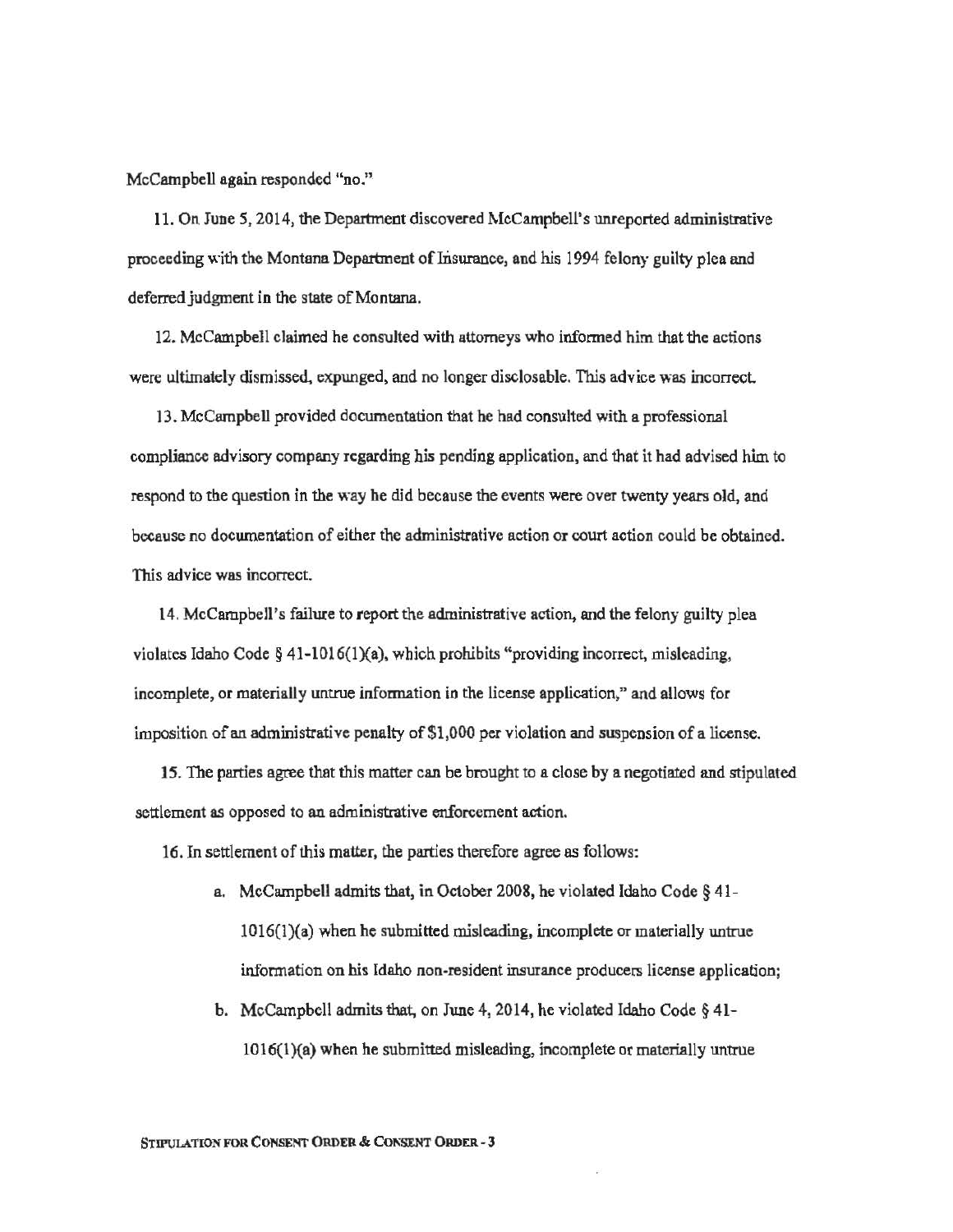infonnation his application for Idaho resident insurance producers license;

- c. McCampbell will pay a \$500 penalty for each violation, totaling \$1,000, to the Department within three days of the execution of the attached Consent Order;
- d. Upon payment of the penalty and execution of the Consent Order, the Department will waive its right to pursue an administrative enforcement action against McCampbell for providing incorrect, misleading, incomplete or materially untrue information on his license applications; and
- e. Upon payment of the penalty and execution of the Consent Order, the Department will issue McCampbell a resident producer's license.

17. McCampbell acknowledges that be has had the opportunity to consult with counsel concerning this Stipulation and proposed Consent Order.

18. McCampbell waives his right to notice and hearing, at which he may be represented by counsel, present evidence and examine witnesses.

19. McCampbell waives his right to submit this matter for review by a court of competent jurisdiction.

20. The parties have reviewed and understand the terms and conditions of this Stipulation and the proposed Consent Order, incorporated as part of this document.

21. The parties agree that the terms of this Stipulation are appropriate and proper under the circumstances, and that they entered into this Stipulation voluntarily and with full knowledge of any and all rights they may be waiving.

22. The parties waive the right to seek reconsidemtion and/or judicial review.

23. The parties agree that the Consent Order will be submitted to the Director of the Idaho pepartment of Insurance for his review and signature.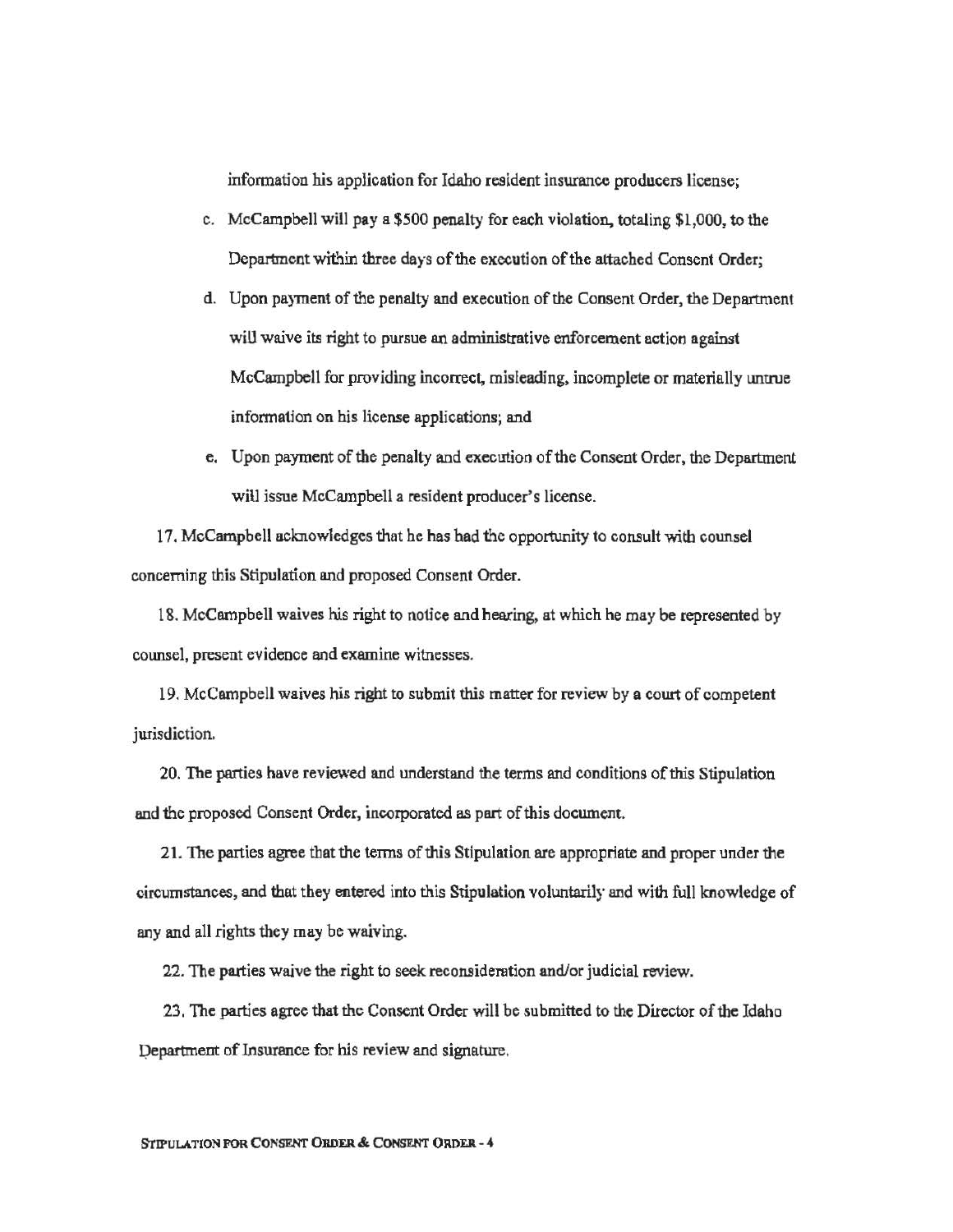AGREED THIS  $\leq$  day of  $\sqrt{\frac{1}{2}}$  2014.

KIM McCAMPBEL

STATE OF <u>Wish.ngton</u> ) ss. County of Spekane

On this  $3!^{\text{St}}$  day of  $\overline{3!}$ . 2014, before me, the undersigned, a Notary Public in and for said State, personally appeared KIM McCAMPBELL, who executed the foregoing instrument, and acknowledged to me that the said instrument is free and voluntary act and deed, for the uses and pwposes therein mentioned.

WITNESS MY HAND and official seal hereto affixed the day, month and year in thls certificate first above written

My commission expires: February 6  $2017$ **WINNING** 

Notary Public in and for the State of the hot Washington Residing at Spekane wA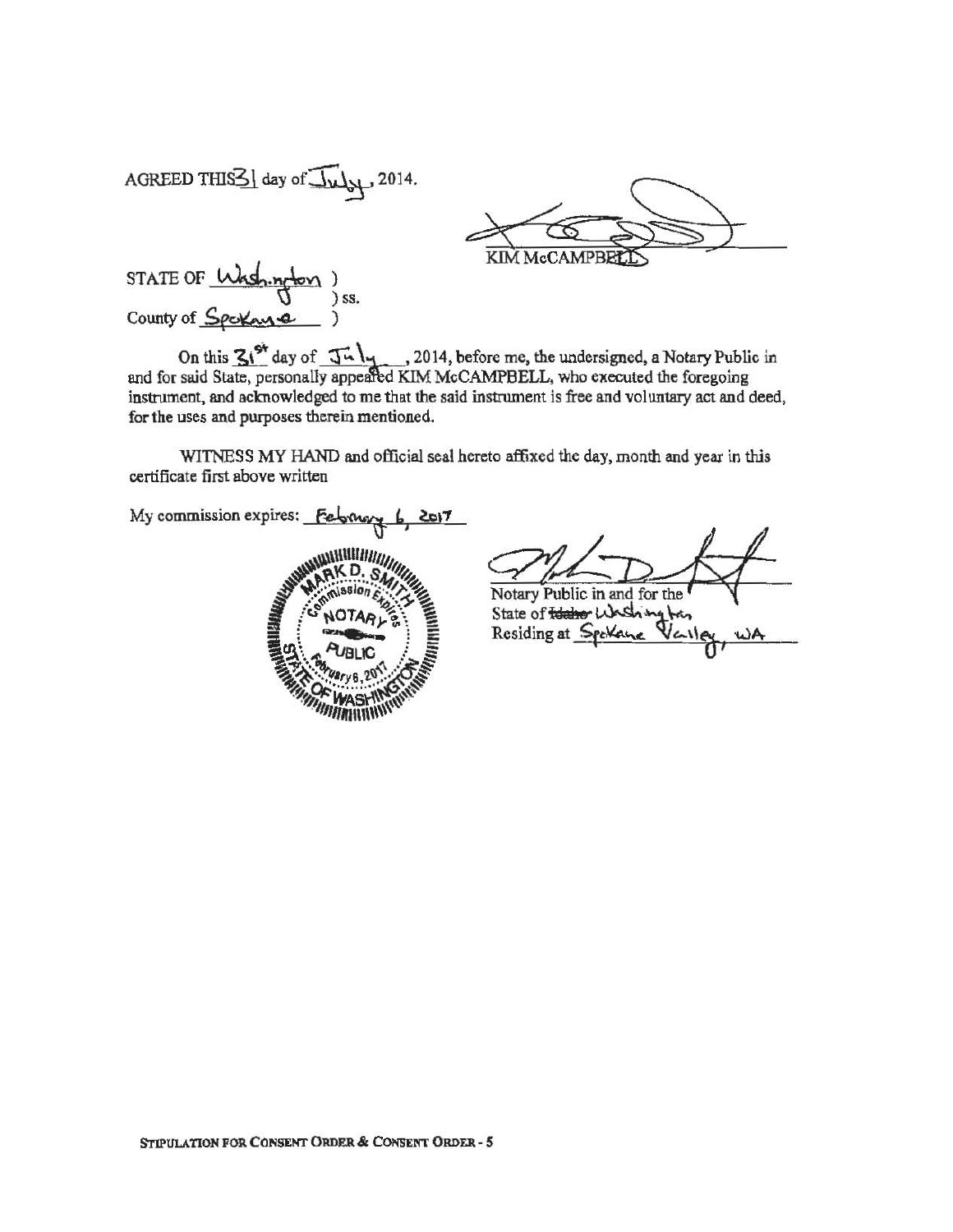AGREED TillS ~ day of . 2014.

### IDAHO DEPARTMENT OF INSURANCE

 $By:$  Beingin Sichl

Georgia Siehl, CPA, CFE Bureau Chief, Chief Examiner Idaho Department of Insurance

Approved as to Form:

OFFICE OF THE ATTORNEY GENERAL

By: Brandon Karpen Deputy Attorney General Atterney for the Department of Insurance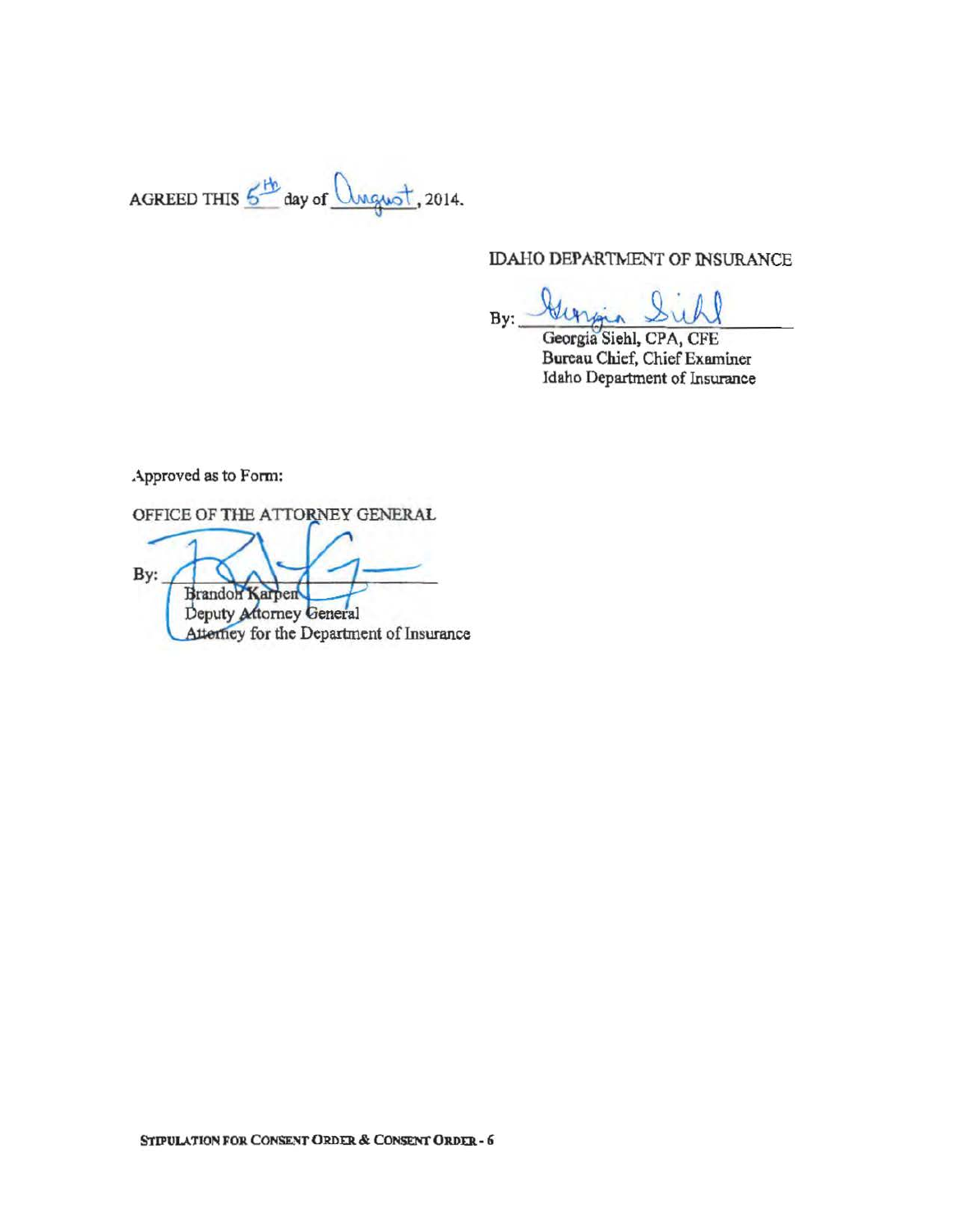### CONSENT ORDER

The Idaho Department of Insurance and Respondent Kim McCampbell have entered into a Stipulation for Consent Order, which has been reviewed, considered, and incorporated herein. Having reviewed the same and good cause appearing,

IT IS HEREBY ORDERED that the Stipulation for Consent Order is approved and adopted as an Order of the Director; and

IT IS FURTHER ORDERED that McCampbell shall pay the Department a penalty of \$1,000 due in full within three business days from the execution of this order.

# IT IS SO ORDERED.

DATED this  $\frac{5-h}{\omega}$  day of  $\frac{A}{\omega}$   $\omega$  <sup>1</sup>, 2014

By: The Compte D.<br>
WILLIAM W. DEAL, Director 26 Dep Director

IAM W. DEAL, Director<br>O DEPARTMENT OF INSURANCE